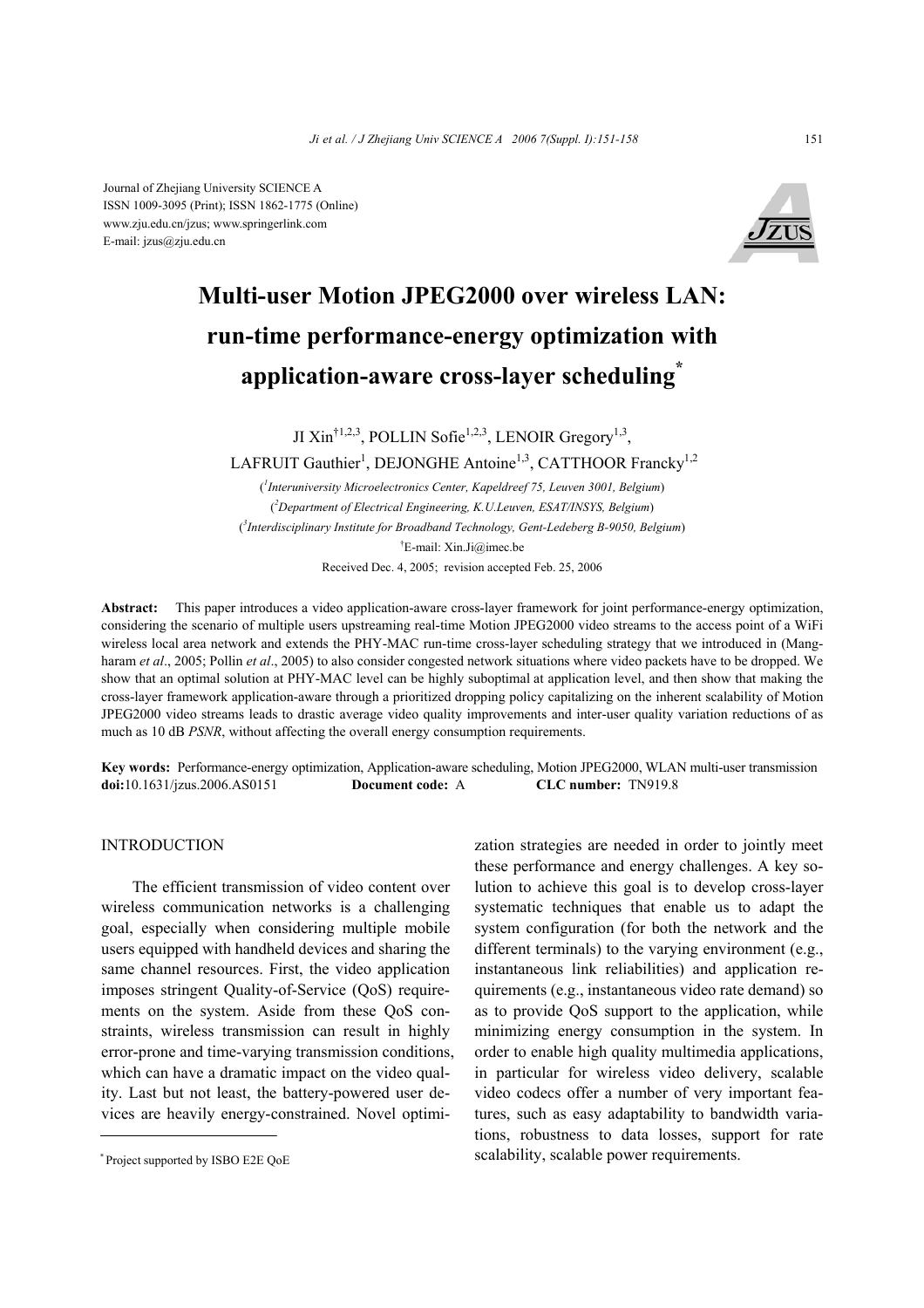The present work is aimed at introducing such a systematic technique enabling reliable and energyefficient delivery of multiple scalable Motion JPEG2000 video streams over a wireless local area network (WLAN). The proposed solution jointly considers the physical (PHY) layer, the medium access control (MAC) layer and the application layer. It comprises a combination of (1) a cross-layer scheduler that adapts at run-time the parameters of the PHY and MAC layers to meet the video requirements, extending results in (Bougard *et al*., 2006; Mangharam *et al*., 2005; Pollin *et al*., 2005), and (2) an application-aware prioritization strategy enabling us to cope with congestion situations in the network. This strategy exploits the intrinsic scalability of the Motion JPEG2000 bitstream, allocating each video packet to a specific priority queue at MAC-level.

We show that making our cross-layer framework application-aware results in significant end-to-end video quality improvements. It is demonstrated by simulation in the ns-2 network simulation framework augmented with realistic radio transceivers, network and video standards.

Conventional energy management techniques in the present context belong to two major categories: Sleeping (MAC centric), i.e., minimizing the fixed energy consumption of the transceiver circuit by transmitting at the highest rate, allowing the sleep mode (Ye *et al*., 2002). And Scaling (PHY centric), i.e., scalable transmission control with variable transmission rate, coding and power, spreading the transmission on the complete transmission opportunity time, so as to minimizes the transmission energy costs (Uysal-Biyikogly *et al*., 2002). These two conflicting energy-management approaches present a tradeoff in minimizing the overall system energy and are jointly optimized, in our cross-layer framework.

Scalable video codecs can offer significant advantages in error-prone wireless network applications. The Motion JPEG2000 standard (ISO/IEC 15444-3, 2002), which is an extension of JPEG2000 (Taubman and Marcellin, 2002) for the coding of video sequences, provides a way to perform scalable video coding. A performance comparison between Motion JPEG2000 and the well-known MPEG-4 standard in the framework of video transmission over low bit-rate error-prone wireless channels had already been presented in (Dufaux and Ebrahimi, 2003), where the

authors show that in error-prone conditions intra-frame Motion JPEG2000 can outperform inter-frame MPEG-4. However, the authors only considered bit-level errors, which is not consistent with real packetized network transmission. Regarding the state of the art, an advanced approach of combining MAC level issues with application-awareness through scalable video streams was presented in (Li and van der Schaar, 2004). The authors introduced an adaptive retry-limit algorithm at MAC-level exploiting the features of scalable video streams in a WLAN. In our design, a much more elaborate and realistic system setup is taken into account: a full protocol stack and state-of-the art radio transceivers as opposed to raw transmission were set up; both packet error patterns caused by link failure and congestions are considered. The concern of energy-awareness is also a major differentiator.

The remainder of this paper is organized as follows. Section 2 introduces the considered scenario in more details. The run-time MAC-PHY cross-layer scheduler is introduced in Section 3, capitalizing on our previous work (Mangharam *et al*., 2005; Pollin *et al*., 2005). In Section 4, we extend the MAC-PHY framework so as to efficiently cope with congestion situations: a video application-aware dropping strategy relying on the bitstream scalability of Motion JPEG2000 is introduced. The experiments settings and simulation results are described in Section 5, showing a significant gain through the exploitation of the video scalability in our cross-layer framework. Section 6 eventually addresses the conclusion and sketches perspectives for future work.

## SYSTEM DESCRIPTION

The considered setup consists of multiple independent users equipped with mobile terminals (MT) who want to upstream real-time video traffic to the access point (AP) of a wireless local area network (WLAN). These users transmit their data over a shared wireless channel, assumed to be slowly fading (typical of indoor propagation conditions). A WiFibased WLAN is considered: the IEEE 802.11a standard (1999) is taken for the physical layer (OFDMbased transmission in the 5 GHz band), and the QoS-enabled IEEE 802.11e standard is considered for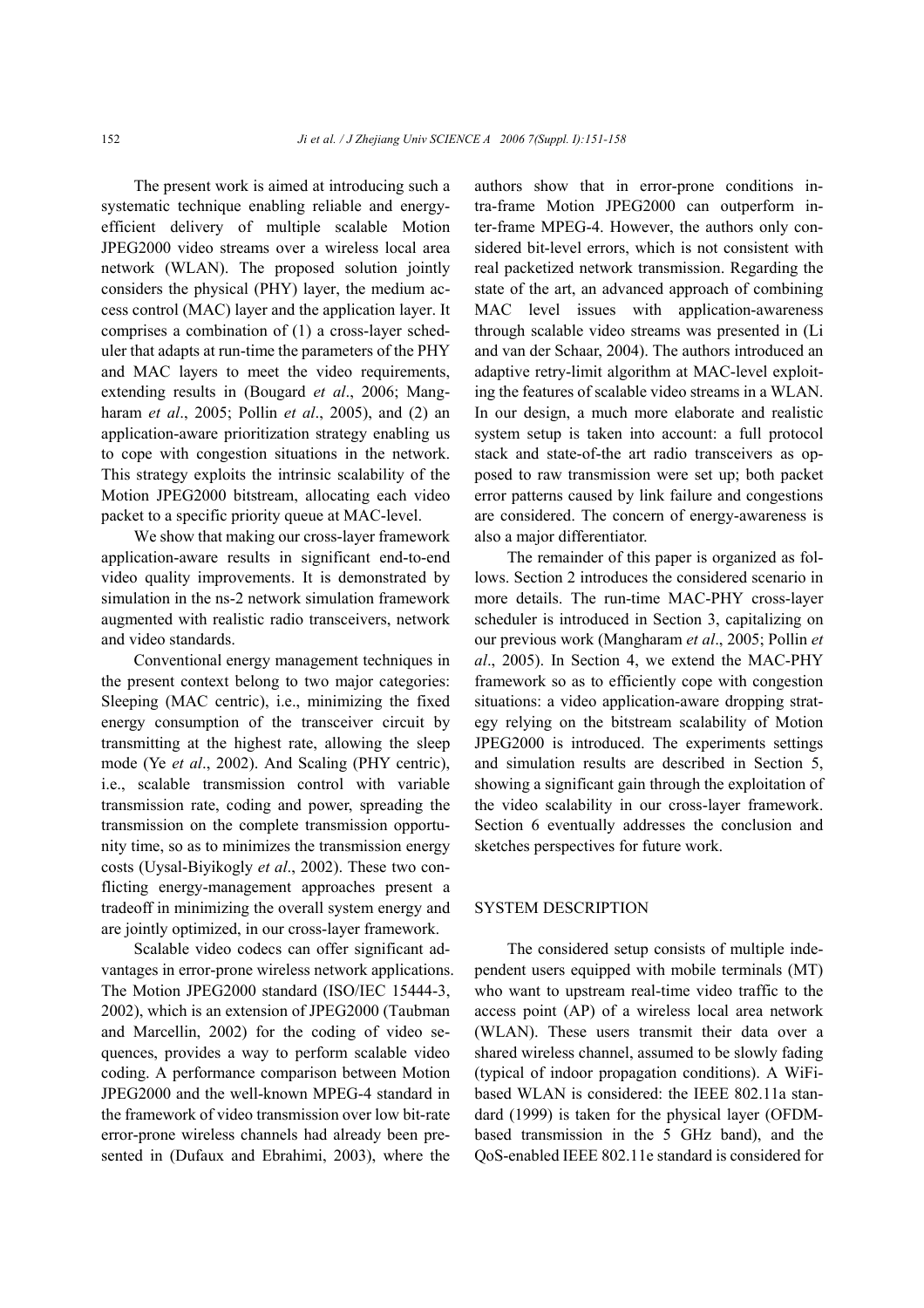the MAC functionalities. It is assumed that different video quality levels can be required by the different users. The system setup is depicted in Fig.1.



**Fig.1 The access point (AP) manages several mobile terminals (MT) in a centralized network** 

The scenario under test presents a number of challenges. First, video traffic is inherently delaysensitive. As the wireless medium is highly errorprone, reliable transmission over the different links has to be guaranteed through the appropriate choice of the terminal parameters at physical layer-level. As the wireless channel is a broadcast medium, channel resources have also to be properly shared between the different users at MAC-level. On top of that, congestion in the network can result in packet losses, with a significant impact on video quality. Finally, as the mobile terminals are battery-powered, energy is heavily constrained. To meet all of these challenges optimally, our approach is two fold: First, we implement an energy-efficient PHY-MAC cross-layer run-time scheduler located at MAC-level of AP side. Assuming the resource requirements can be satisfied for all flows (i.e., no congestion in the system), the aforementioned scheduler enables guaranteeing the per-flow QoS constraints for multiple users while minimizing energy consumption; second, we utilize the new features of WLAN 802.11e protocol. This enables taking the application priority into consideration so as to efficiently transmit the video data in congested network situations.

## RUN-TIME SCHEDULER

The goal of the run-time cross-layer scheduler is to ensure reliable and timely delivery of the different real-time video streams over the wireless links, while minimizing the total energy consumption of the mobile terminals under varying wireless channel conditions.

Conventional energy management techniques in the present context belong to two major categories:

(1) Sleeping (MAC centric), i.e., minimizing the fixed energy consumption of the transceiver circuit by transmitting at the highest rate, allowing the sleep mode of the transceiver. Irrespective of the channel utilization, the highest feasible PHY rate is then always used and the power amplifier operates at the maximum transmit power.

(2) Scaling (PHY centric), i.e., scalable transmission control with variable transmission rate, coding and power, spreading the transmission on the complete transmission opportunity time, so as to minimize the transmission energy costs. These two conflicting energy-management approaches present a trade-off in minimizing the overall system energy and are to be jointly optimized in our cross-layer framework.

In this context, a cross-layer run-time scheduler was developed (Mangharam *et al*., 2005; Pollin *et al*., 2005). This scheduler is located at the AP and relies on the HCF functionality of the IEEE 802.11e MAC protocol. Its goal is to optimize the performance (expressed as a job failure rate criterion (Mangharam *et al*., 2005), where a job is defined as the reliable delivery of the information that has to be transmitted by a terminal during an MAC scheduling period), while minimizing the overall energy consumption in the mobile terminal. The design of the controller is sub-divided into two steps:

Step 1: During the so-called design-time phase, the performance-energy scalability available in the components of the system is first analyzed, based on available knobs (i.e., run-time controllable parameters). The considered knobs (stated here at functional level) are constellation order, code rate, output power of the front-end, linearity of the front-end, communication mode (SISO or MIMO). Performance and energy models of the system's behavior are built to capture the impact of these knobs at system-level. The performance-energy trade-off of each user can then be fully characterized for each possible system state (i.e., the finite set of possible realizations of the external variables).

Step 2: During the run-time phase, knowing the current system state and relying on the characterized trade-off obtained in the design-time phase, the AP can then jointly optimize the aforementioned shutdown and scaling MAC and PHY of the network strategies, define the amount of channel resource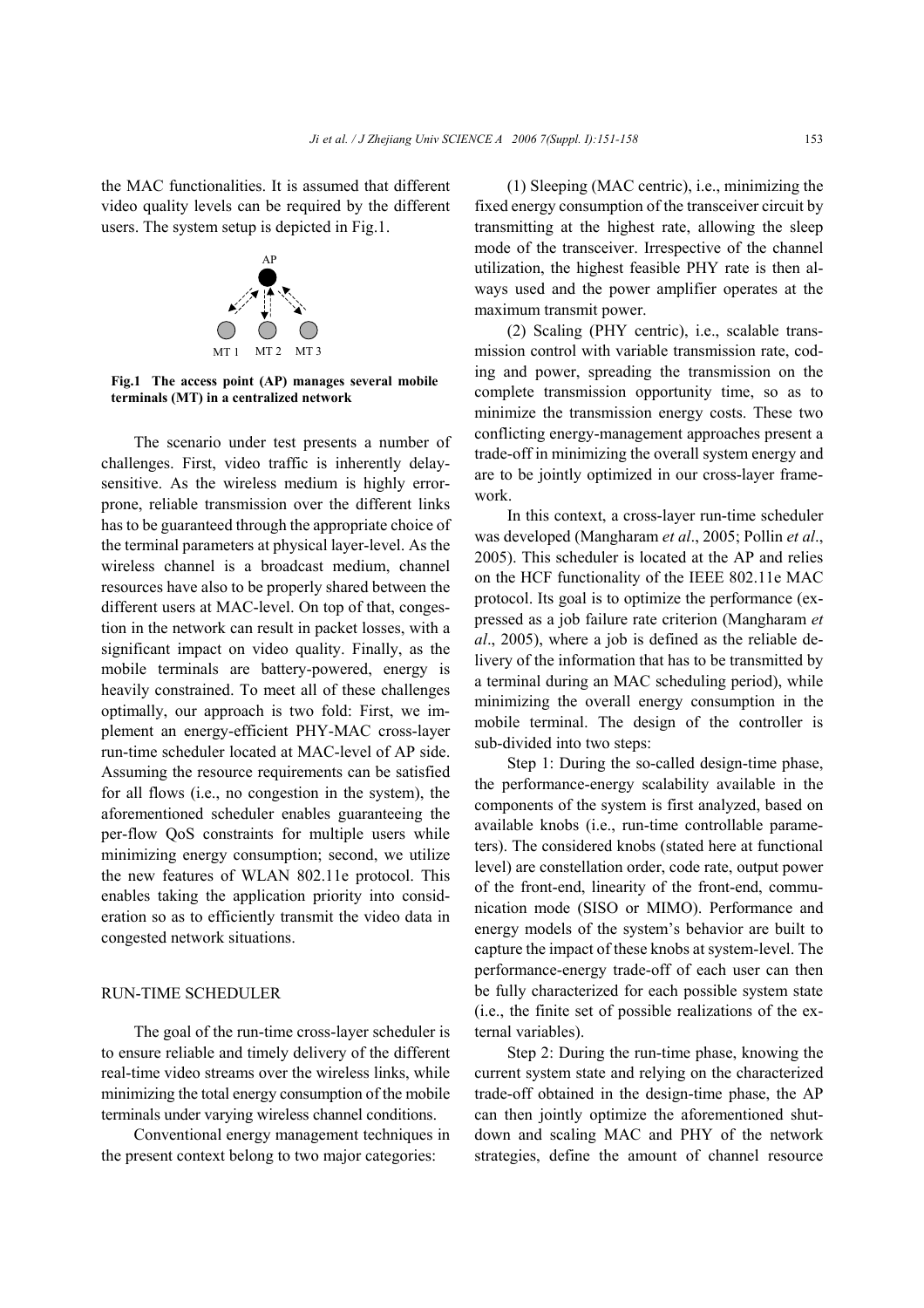allocated to each user, and the configuration they should use, and inform the terminals of the different schedule they are assigned.

The design step of the run time scheduler is out of the scope of this paper. We refer the interested reader to (Mangharam *et al*., 2005; Pollin *et al*., 2005) for more details.

# INTRODUCING APPLICATION-AWARENESS BASED ON BITSTREAM SCALABILITY

In the present section, we extend the PHY-MAC run-time scheduler introduced in the previous section to consider also congested network situations.

After a brief description of the Motion JPEG2000 bitstream structure and packetization, we will introduce an application-aware dropping strategy that exploits the inherent scalability of the bitstream so as to cope with these congestion situations. This will enable us to show that making our cross-layer framework application-aware can result in significant improvements in end-to-end video quality compared to the optimal PHY-MAC approach.

## **Bitstream structure of Motion JPEG2000 and packetization for network transmission**

The Motion JPEG2000 standard is an intra frame video coding standard based on wavelet transform. Relying on intra frame encoding, Motion JPEG2000 has less coding efficiency than an inter-frame encoder. On the other hand, because frames are independently coded, the spread of transmission errors is effectively prevented across consecutive frames. Moreover, resynchronization markers can be inserted within each frame, which limits to a great extent the propagation of errors. Together with the various forms of scalability (e.g., resolution or quality) and precise rate control, Motion JPEG2000 offers attractive features for wireless transmission conditions.

The bitstream of Motion JPEG2000 is composed of video packets. Each video packet corresponds to a specific quality layer, resolution, component and precinct, and is the smallest unit of the bitstream (Taubman and Marcellin, 2002). According to different progress orders, the packets can be concatenated according to Quality, Resolution, Precinct and Components orders. In our case the encoding will be done with the progress order of Quality, Resolution, Precinct and Components.

Regarding packetization, it is assumed that every packet belonging to one quality layer will be encapsulated into one single UDP packet, which will be transmitted independently. The main headers are encapsulated into the UDP packet associated with quality layer 1.

# **Application-aware dropping strategy relying on bitstream scalability**

The scheduler introduced in the previous section is designed to reach a given transmission error rate under a given delay constraint, assuming no congestion is present in the network.

In case congestion occurs, the PHY+MAC optimal dropping policy is to drop the biggest rate demand in the system first. As it will be shown in the next section, this approach is highly inefficient from the video transmission perspective. Introduction of video-awareness in our cross-layer strategy, based on the features of the Motion JPEG2000 bitstream, enables significant performance improvement. In order to introduce this application-awareness, in our design, we rely on the multiple traffic queues offered at MAC-level by the IEEE 802.11e protocol (QoS extension to WiFi WLANs) (IEEE Std 802.11e/D13.0, 2005).

In Fig.2a, we present the PHY+MAC optimal dropping policy. Two cases are distinguished: one queue per user and multiple queues per user. As mentioned above, when the aggregate rate demand exceeds the available channel resource (i.e., when data cannot be scheduled), the optimal PHY-MAC dropping policy consists (in both cases) of dropping the queue in the system that has the largest rate demand. This process is repeated until the remaining aggregate data rate can be scheduled. The fact that the dropping is performed per queue is motivated by the complexity and tractability considrations. In the 802.11e MAC protocol, the whole queue size is reported to the AP by the terminal at the beginning of each schedule interval. If there is congestion (i.e., if there is not enough network resource), the scheduler needs to recalculate the optimized schedule for each terminal. Doing so at packet-level would significantly increase the complexity. Furthermore, since we design the scheduling period to be approximately similar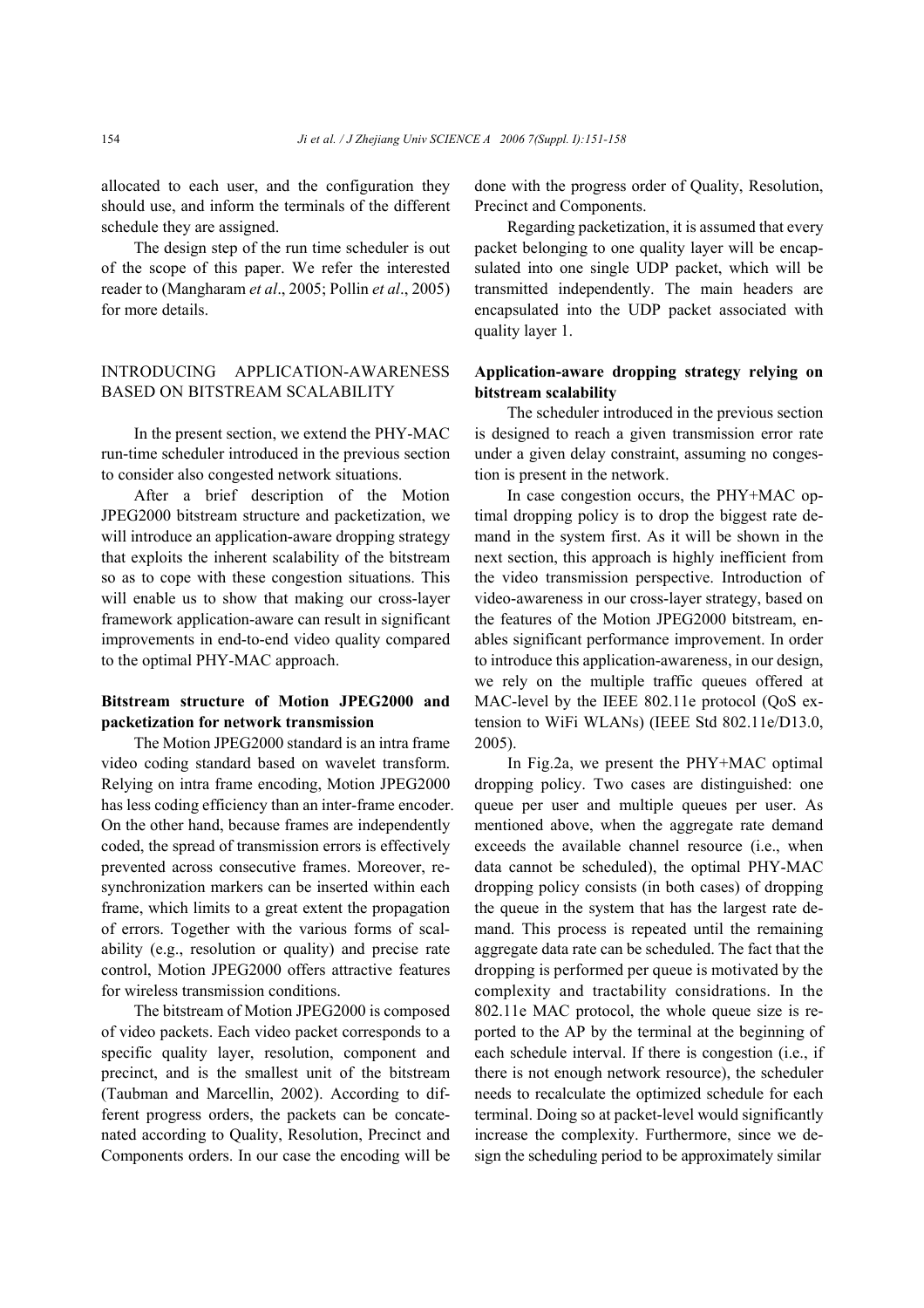One queue per user

| MT 1<br>$Queue = 4$            |  | Oueue demand +<br>Channel state | Access point scheduler<br>While aggregate demand>channel<br>resource<br>Remove MT with largest demand |
|--------------------------------|--|---------------------------------|-------------------------------------------------------------------------------------------------------|
| MT <sub>2</sub><br>$Queue = 2$ |  | Packets to drop                 | Configuration + Schedule remaining data                                                               |





Fig.2 (a) PHY+MAC optimal dropping policy; (b) Ap**plication-aware cross-layer dropping policy** 

to video frame duration, the accumulated packets inside one queue per scheduling period are limited, so that the impact of working at queue-level on the ultimate visual quality should not be dramatic. In the multiple-queue case, the some application awareness is already present in the classifier. This feature is however not taken into account in the dropping policy, which remains PHY+MAC-centric. This setup will be considered for the reference PHY+MAC-centric approach in the sequel (the case of one queue per user would obviously lead to much worse performance, and would not be a fair comparison point).

In Fig.2b, we present the application-aware dropping policy. Prioritized treatment is obtained by associating each of these queues with a given quality layer and by assigning dropping priorities according to the quality layer numbers of the bitstream. When congestion happens, the dropping policy consists of dropping the queue which has the largest demand among the queues in the system corresponding to the lowest quality layer. If all the queues corresponding to the lowest quality layer have been dropped, the queues corresponding to the second lowest quality layer are then considered. This process is repeated and results in an application-aware cross-layer approach. This simple strategy, as will be shown later, enables us to drastically increase the robustness of the system: it enables a significantly higher number of users for the same quality and energy consumption.

#### SIMULATION RESULTS

#### **Experiment settings**

1. Network part

The transmission of the Motion JPEG2000 video streams over the considered 802.11e wireless errorprone network is simulated by means of an extended ns-2 network simulator, adding performance and energy models of radio transceivers closely matching state-of-the-art implementations. The IEEE 802.11a standard is considered for the physical layer (OFDM-based transmission in the 5 GHz band), and the QoS-enabled IEEE 802.11e standard is considered for the MAC functionalities. The wireless channel is represented by a discrete-state Markov model, closely mapping the associated dynamics, assuming indoor propagation conditions. We refer the interested reader to (Bougard *et al*., 2006) for a more detailed description of these models. The user number in the following simulation results is increased until 8.

## 2. Multimedia part

The Motion JPEG2000 Codec used in the simulation relies on Kakadu software (http://www. kakadusoftware.com). To have an overview of various kinds of motion degree and bitrate requirements, the tested videos considered in our experiments are: Foreman, Mobile, Bus, Football, with CIF resolution and 30 frames per second. The parameters explored at the encoding side are the number of quality layers and the encoding quality. Each sequence was encoded to force the decoded sequence reach an average *PSNR* without transmission errors around 30 dB and 35 dB. resulting in the bitrate settings reported in Table 1. For a fixed bitrate, the bitstream is encoded respec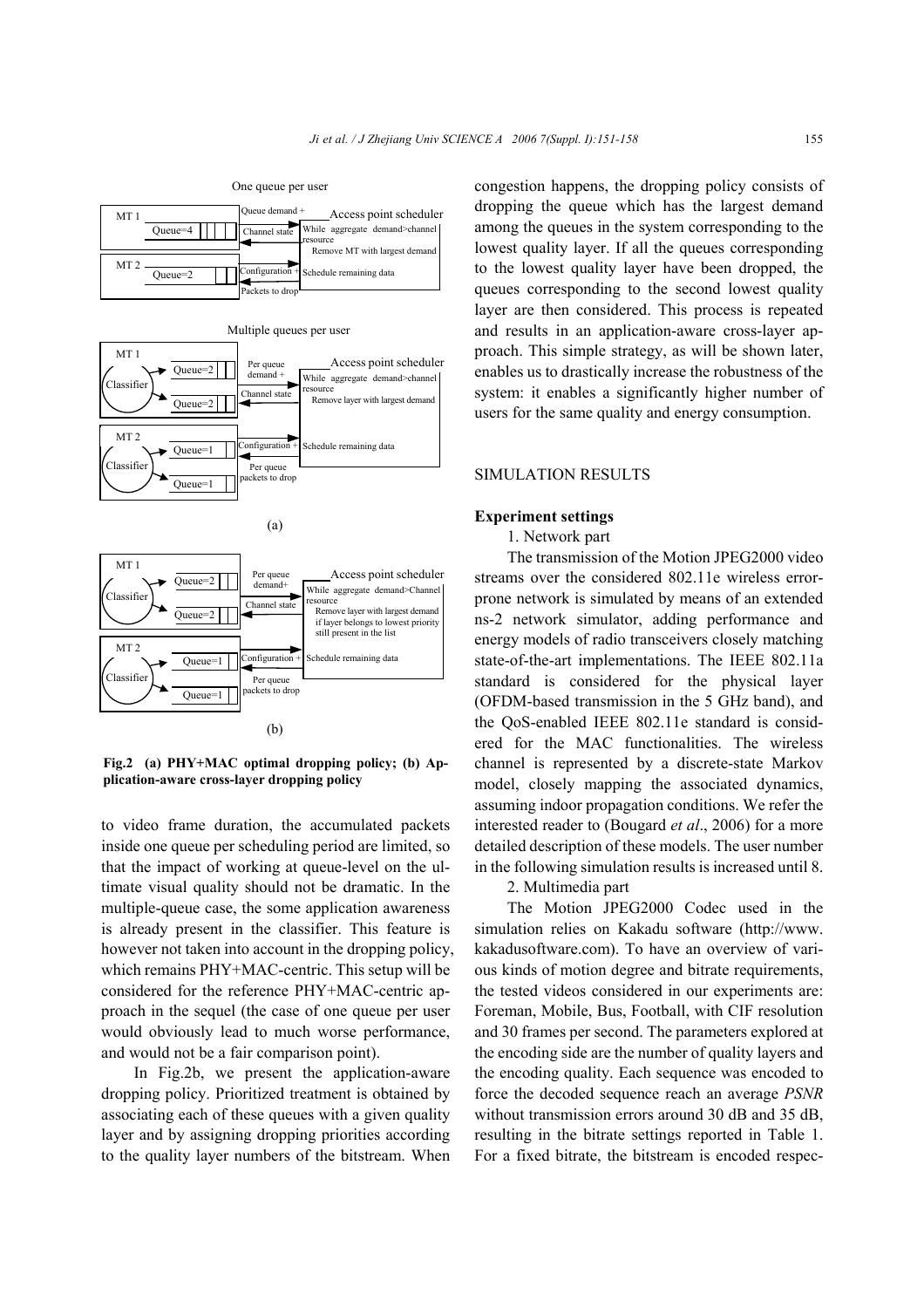tively in 2, 4 and 8 quality layers, with the bitrate of lowest layer to be around 0.2 Mbps and the intervening layers to be assigned roughly logarithmically spaced bit-rates.

|  | Table 1 Multimedia bitrate settings |  |  |
|--|-------------------------------------|--|--|
|--|-------------------------------------|--|--|

|          | Bitrate (Mbps) |            |  |  |
|----------|----------------|------------|--|--|
| Sequence | $PSNR=30$ dB   | PSNR=35 dB |  |  |
| Foreman  | 0.61           | 2.13       |  |  |
| Mobile   | 5.17           | 10.64      |  |  |
| Bus      | 2.13           | 4.56       |  |  |
| Football | 0.67           | 2.13       |  |  |

#### **Result analysis**

The video sequences have been transmitted 3 times to get a relevant evaluation of the system statistics. The simulation results are shown from two different aspects, which are evaluated as a function of the number of users in the system. The first aspect is the mean *PSNR* value of different users as quality metric (the span of the *PSNR* across different users has also been displayed as an additional metric of quality to show the consistency across different users). The second aspect is the energy consumption in the system (in Joule); both the AP energy and the average user transmission energy are represented. From the results, we find that PHY+MAC optimization with scalable video application-aware dropping policy can improve the end-to-end performance drastically, without adversely affecting the overall energy consumption requirements.

Fig.3 compares the performance of the application-aware cross-layer approach to that of the MAC-PHY-centric cross-layer approach. It shows the average *PSNR* and *PSNR* span across different users within the network, considering the Football sequence encoded at 2.13 Mbps (hence an encoding *PSNR* of around 35 dB). The number of quality layers is set to 4, which according to the global results analysis provides the best quality-energy trade-off (see further). The application-aware cross-layer approach is clearly better, achieving much higher average *PSNR* and less *PSNR* span across different users. When the user number is increased to 8, with the application-aware cross layer approach (MAC+ PHY+application), the mean *PSNR* value of the different users can still achieve 32 dB; on the contrary, the PHY+MAC-only approach decreases to about 22

dB for the average user, and the *PSNR* value difference between the best user and the worst user can be as large as 10 dB. Fig.4 shows the impact of the number of quality layers (2, 4 and 8). These comprehensive results strengthen the conclusion that, leveraging the bitstream scalability, the application-aware cross-layer approach guarantees constant high video quality to all users. These observations are confirmed by visual inspection of the decoded sequences, showing much less temporal jitter.

An interesting observation is that the average energy consumptions remain almost the same for both policies. This comparison is provided in Fig.5 showing the AP energy consumption and average transmission energy of each user when considering 4 quality layers. Fig.6 emphasizes the impact of the number of quality layers on these results. Also observe that as the number of users increases, the peruser transmitted energy decreases. This phenomenon is at first sight counter-intuitive, but it can easily be explained on the basis of Fig.3. When more users are added, more congestion occurs in the network: as a result of the dropping policy, the MTs are then required to drop packets up-front, i.e., before sending them to the AP. This on average frees up network resources, which advantageously reduces the energy consumption per user. This phenomenon could be used for the purpose of efficiently optimizing the energy cost by deliberately dropping some lowpriority video packets independently of congestion consideration. Even if the energy costs of both approaches are similar, it is of course obvious, in view of the resulting *PSNR* impact depicted in Fig.3. It is obvious that the application-aware cross-layer approach is mandatory for best quality performance, as it offers an important added value. Fig.6 shows that the more the quality layers, the more the energy consumption. Since the difference in *PSNR* between 4 and 8 quality layers is negligible, we recommend for energy reasons to rely on medium scalable bitstreams (i.e., 4 quality layers) in the considered setup.

In Fig.7, the impact of the encoding *PSNR* is considered, considering several video sequences. Triangle markers are used for sequence Football, star markers for sequence Mobile and pentagrams for sequence Bus. Solid and dashed line styles are used to distinguish average encoding *PSNR*s (i.e., without transmission errors) around 35 dB and 30 dB.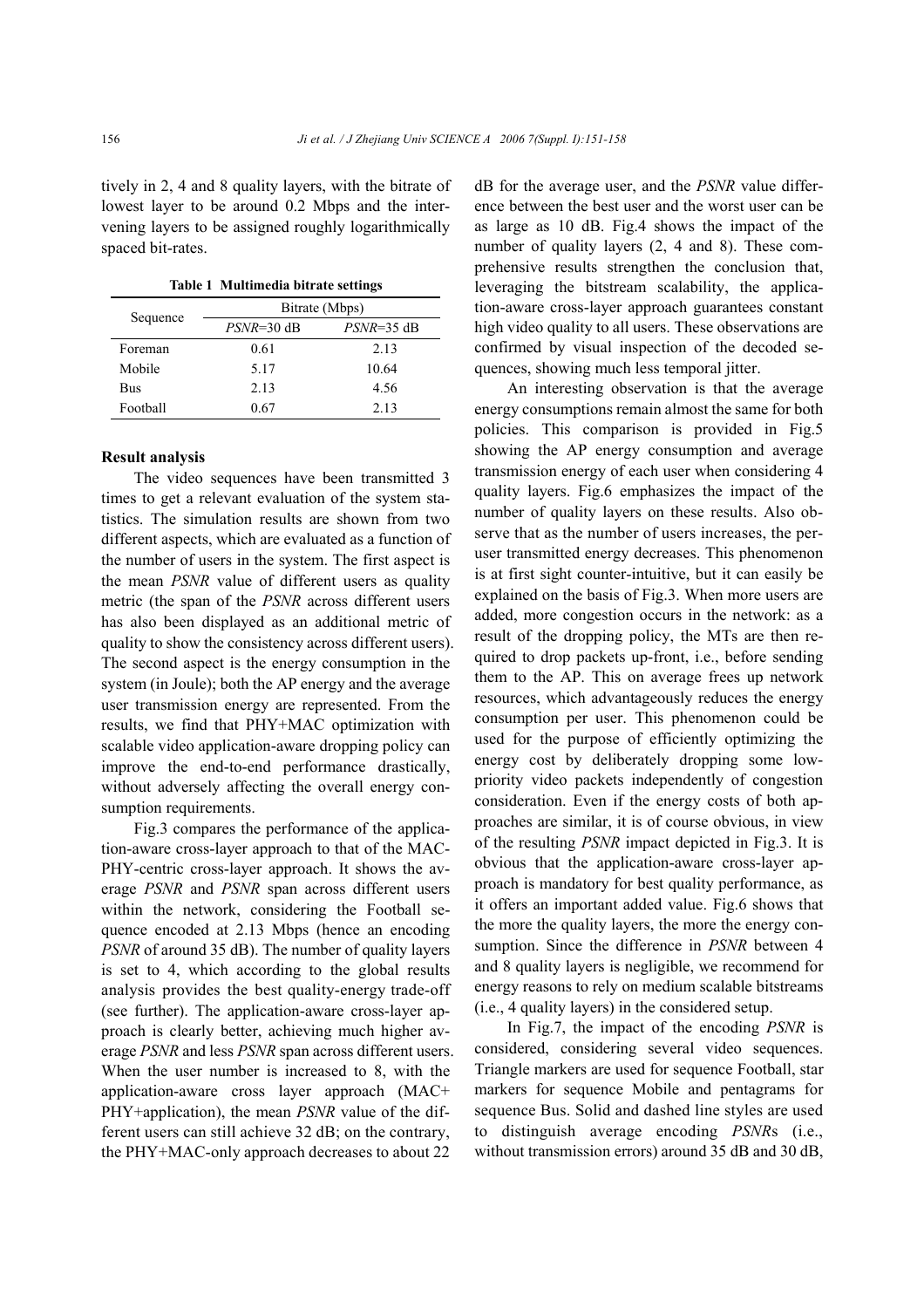

**Fig.3 Average** *PSNR* **and** *PSNR* **span vs user numbers**



**Fig.5 Network transmission energy vs user numbers**



**Fig.7 The influence of number of users on the trans-**

respectively. These results show how almost independently of the encoding *PSNR* (30 dB vs 35 dB), the quality of the decoded video sequence in the pre-



**Fig.4 Average** *PSNR* **and** *PSNR* **span vs user numbers**



**Fig.6 The influence of quality layer number to network transmission energy**

sence of multiple users tend to converge to the same final quality. This corresponds to a situation where only one single quality layer (the highest priority one) is left and needs to be decoded. Depending on the actual video content, the convergence between the 30 dB and 35 dB distortion curves occurs at a different number of users, depending on the considered data: 2 users with sequence Mobile, 3 users with sequence Bus and more than 8 users with sequence Football. Encoding such sequences in scalable format could thus enable automatic adaptation of the quality with the network and users conditions.

#### **CONCLUSION**

To meet emerging wireless multimedia application requirements, energy-efficient support for end